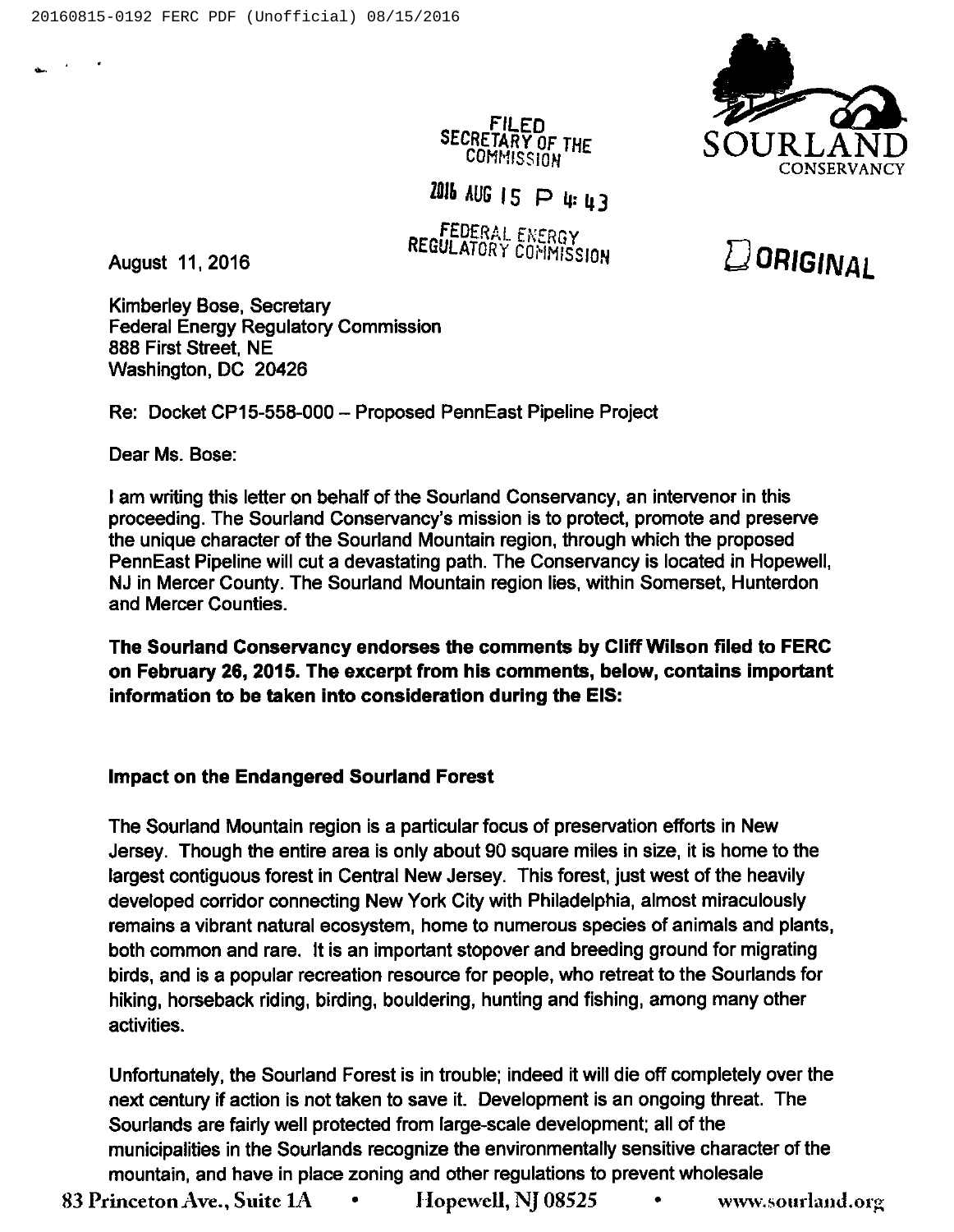development. Rather, the threat is now from smaller-scale development —a new culde-sac here, a big solar array there, a new gas pipeline through the heart of the forest. This is the threat of "death by a thousand cuts."

A second principal threat to the forest comes from a grotesque overpopulation of deer. While mature trees in the forest are largely healthy, the forest itself is slowly dying because deer destroy virtually every sapling. Thus, there are no healthy young trees to replace mature trees that, sooner or later, meet the fate of all living things. The most recent head count puts the deer population in parts of the Sourlands at more than 200 per square mile. For comparison, the population density that would permit forest regeneration is variously estimated to be between five and 15 deer per square mile.

These two problems are interrelated. Development fragments the forest, reducing the habitat for many species but increasing the preferred habitat for deer. Deer are an edge-of-woods creature, and each new cut through the woods creates more edge. A pipeline through the woods is particularly damaging in this regard, since it creates the maximum amount of new edge. Even planting a large number of new trees elsewhere in the Sourlands would not compensate for the damage done.

The Sourland Conservancy and other environmental organizations believe we can turn back these threats and are working hard to save the Sourland Forest. We ask that FERC take a particularly hard look at the impact of the proposed PennEast pipeline on the already endangered Sourland Forest. When an ecosystem is teetering on the edge of viability, even a modest new stress can be fatal.

<sup>I</sup> liken the Sourland Forest to a young patient in critical condition, with a team of doctors working diligently to save her life. In walks her dentist, who wants to remove a wisdom tooth. While this procedure may be routine for a patient in good health, it is clearly unwise to attempt on this patient at this time. She and her doctors need FERC to appropriately regulate the dentist.

PennEast certainly appears to be as clueless as the dentist in this analogy. At a large public information session, representatives of the Sourland Conservancy separately asked more than a dozen representatives of the company their thoughts on protecting the Sourlands; only one even recognized the name, and that was the extent of her knowledge about the area. It seems the company's planning methodology was to draw a straight line on a map and then see who screams.

Finally, <sup>I</sup> would like to address the question of NIMBYism. <sup>I</sup> have been advised not to argue the importance of the Sourland Forest, as that would amount to NIMBYism. <sup>I</sup> wholeheartedly disagree. The Sourland Forest is a unique and critically important environmental asset. Indeed, in highly developed Central New Jersey, any remaining natural area with a functioning ecosystem is worthy of the highest degree of protection.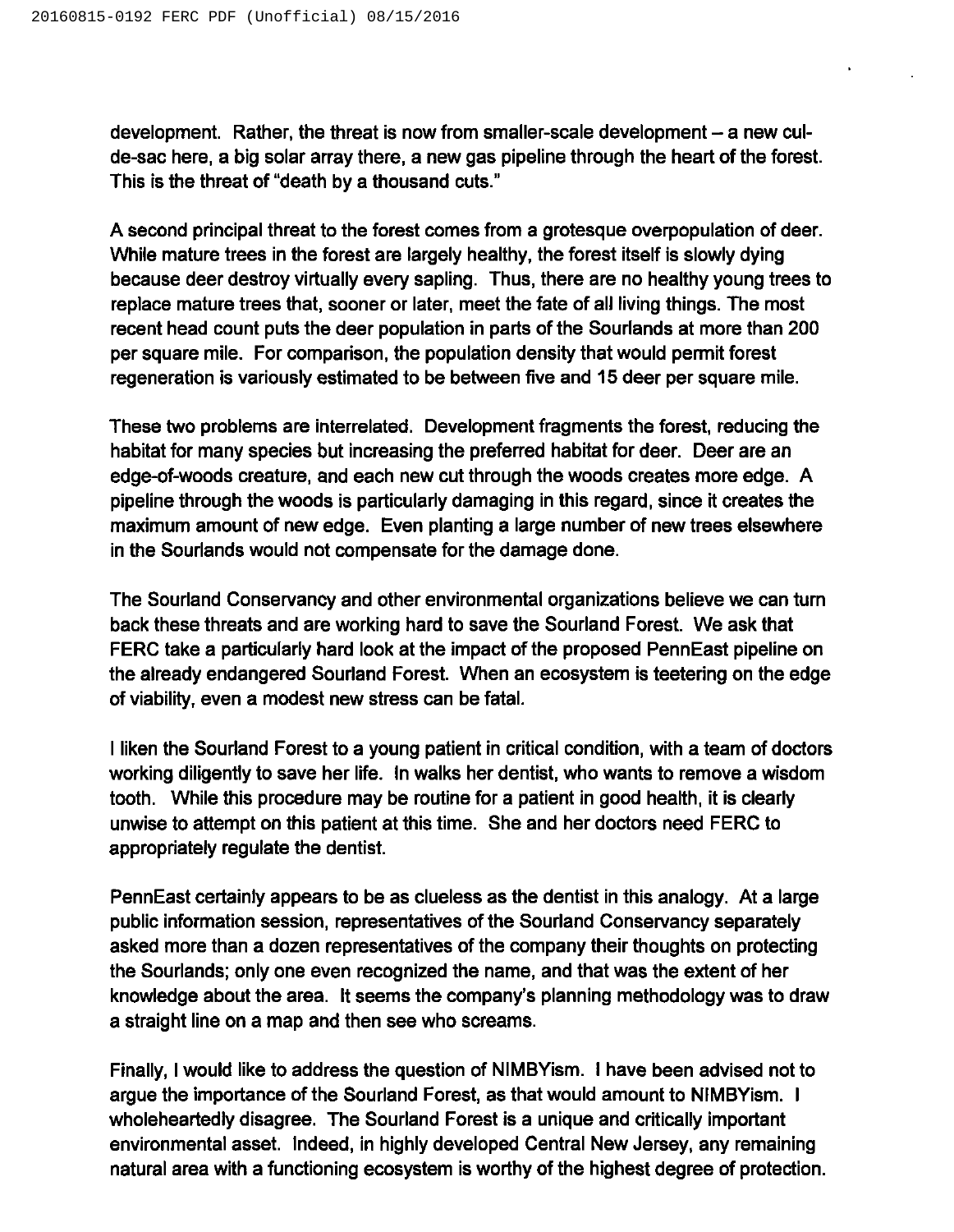It is important for FERC to recognize the scarcity of such resources in Central New Jersey. Degradation of a tiny forest might not mean very much in Wyoming or rural Maine or even Pennsylvania. But here, in one of the world's most heavily developed population centers, it means everything. Despite the clear will of the people of New Jersey and the heroic efforts of countless environmentalists, is Central New Jersey to be left with no natural areas whatsoever?

<sup>I</sup> believe the pipeline project is a very bad idea and should be killed. There is no shortage of natural gas in New Jersey; if the PennEast consortium wishes to export its fracked Pennsylvania gas, it must figure out a way to do so without damaging some of New Jersey's most fragile and important ecological resources.

Cliff Wilson

 $\mathcal{L}=\mathcal{L}(\mathcal{L})$  , and  $\mathcal{L}=\mathcal{L}(\mathcal{L})$ 

Finally, It is clear from the DEIS that thousands of pages of comments already submitted are being ignored. <sup>I</sup> am expecting a written response to my comments.

Sincerely,

Katmann

Caroline Katmann Executive Director Sourland Conservancy